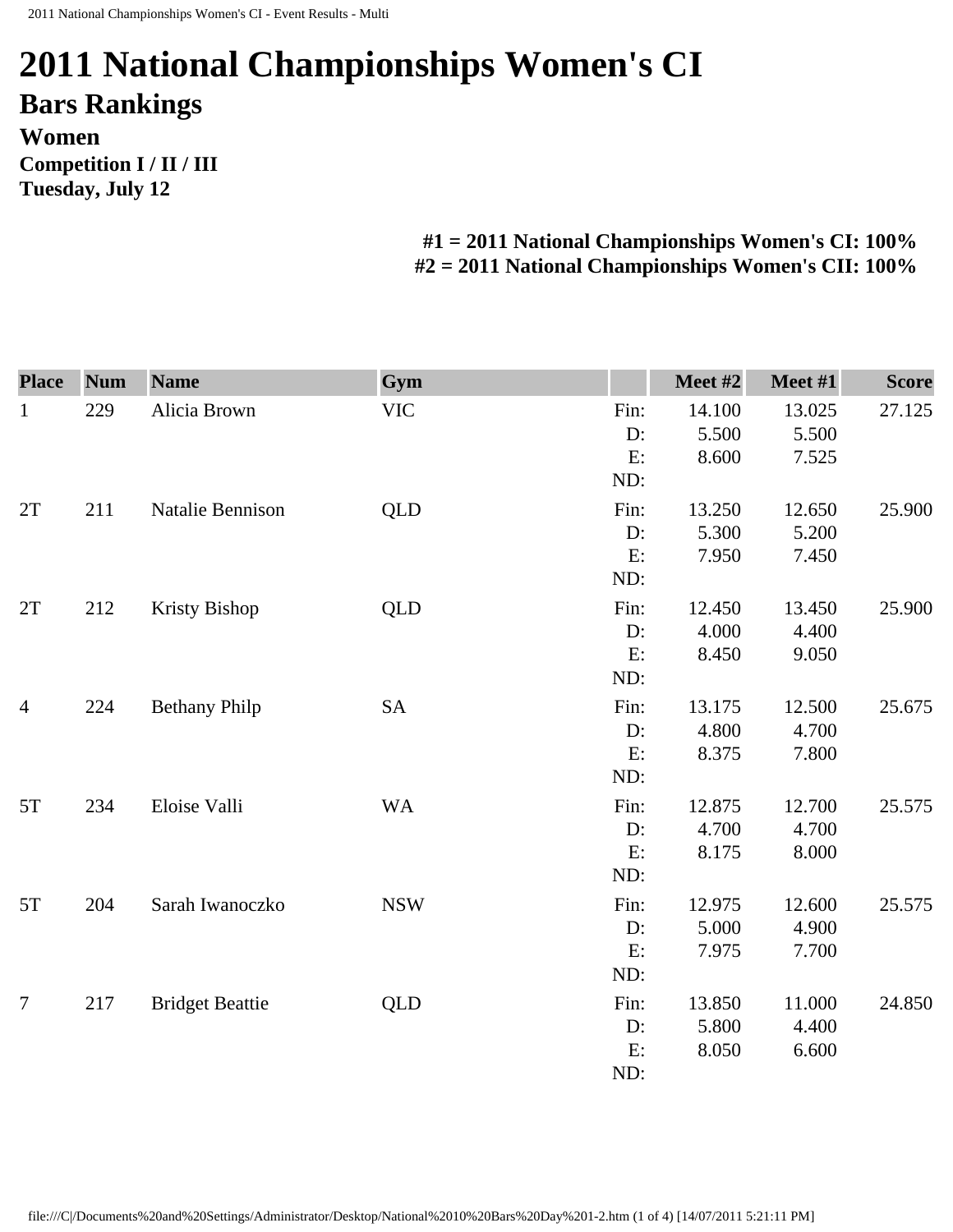2011 National Championships Women's CI - Event Results - Multi

| $8\,$ | 235 | Chloe Hayward      | SA         | Fin:<br>D:<br>E:<br>ND:    | 12.375<br>4.800<br>7.575 | 12.450<br>4.800<br>7.650 | 24.825 |
|-------|-----|--------------------|------------|----------------------------|--------------------------|--------------------------|--------|
| 9     | 214 | <b>Taylor Ryan</b> | <b>QLD</b> | Fin:<br>D:<br>E:<br>ND:    | 12.750<br>4.100<br>8.650 | 11.775<br>3.800<br>7.975 | 24.525 |
| 10    | 227 | Harriet Adcock     | <b>VIC</b> | Fin:<br>D:<br>E:<br>ND:    | 12.650<br>4.700<br>7.950 | 11.750<br>4.100<br>7.650 | 24.400 |
| 11    | 206 | Sophie Mcnay       | <b>NSW</b> | Fin:<br>D:<br>E:<br>ND:    | 11.875<br>4.700<br>7.175 | 12.000<br>5.000<br>7.000 | 23.875 |
| 12    | 201 | Phillipa Dickens   | <b>ACT</b> | Fin:<br>D:<br>E:<br>ND:    | 12.400<br>4.400<br>8.000 | 11.425<br>4.100<br>7.325 | 23.825 |
| 13    | 215 | Mikaela Schlumpf   | <b>QLD</b> | Fin:<br>D:<br>E:<br>ND:    | 11.925<br>4.000<br>7.925 | 11.525<br>3.900<br>7.625 | 23.450 |
| 14    | 216 | Tia See Kee        | <b>QLD</b> | Fin:<br>$D$ :<br>E:<br>ND: | 13.000<br>5.200<br>7.800 | 10.425<br>5.000<br>5.425 | 23.425 |
| 15    | 226 | Olivia Burnett     | <b>TAS</b> | Fin:<br>D:<br>E:<br>ND:    | 11.075<br>4.400<br>6.675 | 12.025<br>4.400<br>7.625 | 23.100 |
| 16    | 207 | Amy Smit           | <b>NSW</b> | Fin:<br>$D$ :<br>E:<br>ND: | 12.475<br>4.900<br>7.575 | 10.500<br>4.600<br>5.900 | 22.975 |
| 17    | 213 | Claire Black       | <b>QLD</b> | Fin:<br>D:<br>E:<br>ND:    | 11.500<br>2.500<br>9.000 | 11.350<br>2.400<br>8.950 | 22.850 |
| 18T   | 203 | Casey Bacon        | <b>NSW</b> | Fin:<br>D:<br>E:<br>ND:    | 10.375<br>3.900<br>6.475 | 11.550<br>4.500<br>7.050 | 21.925 |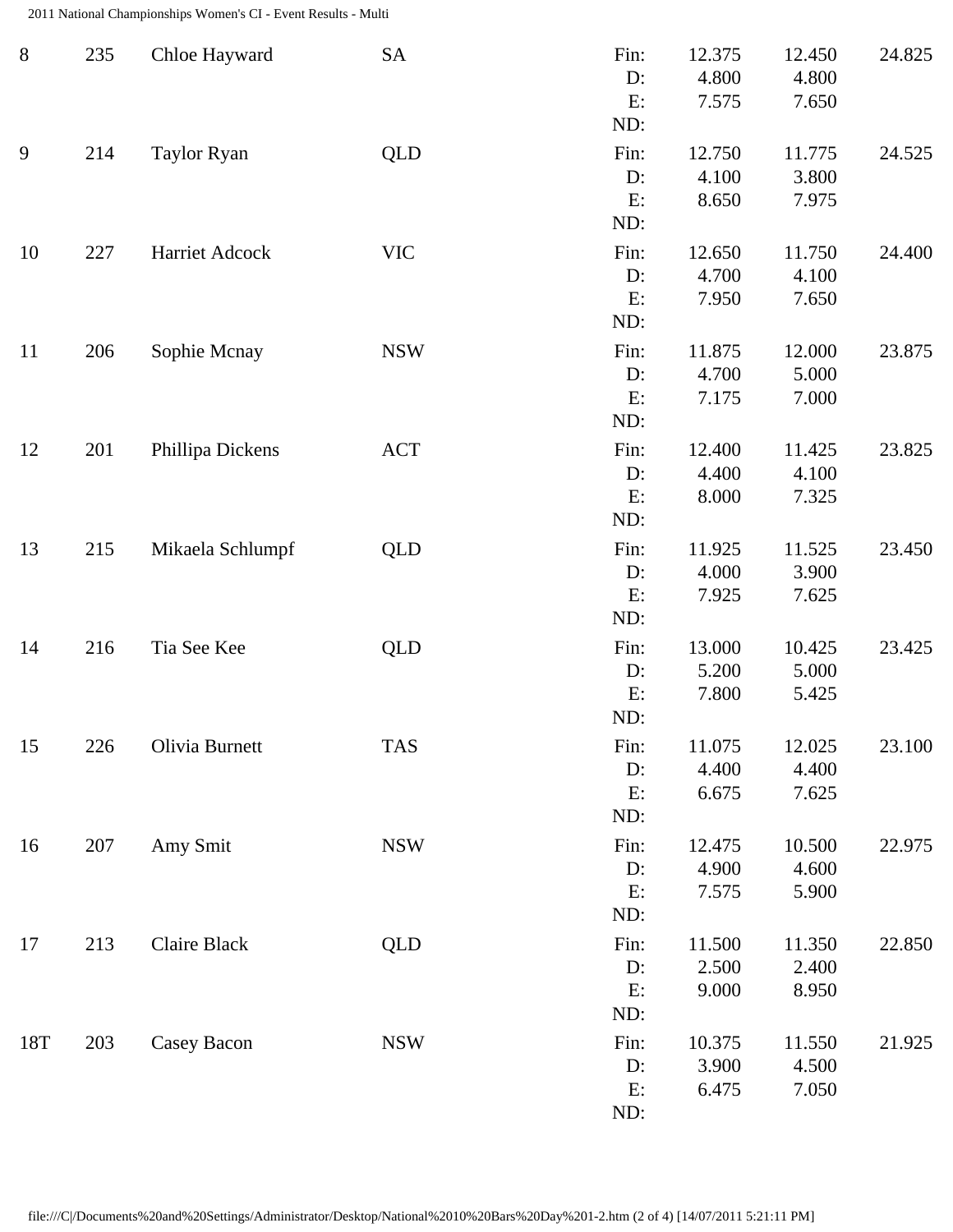2011 National Championships Women's CI - Event Results - Multi

| 18T    | 223 | Rachel Lyons         | SA         | Fin:<br>D:<br>E:<br>ND: | 11.525<br>4.500<br>7.025 | 10.400<br>3.800<br>6.600 | 21.925 |
|--------|-----|----------------------|------------|-------------------------|--------------------------|--------------------------|--------|
| 20     | 228 | <b>Kirsty Brooks</b> | <b>VIC</b> | Fin:<br>D:<br>E:<br>ND: | 10.750<br>4.200<br>6.550 | 11.125<br>4.800<br>6.325 | 21.875 |
| 21     | 230 | Tori Curtis          | <b>VIC</b> | Fin:<br>D:<br>E:<br>ND: | 10.900<br>3.400<br>7.500 | 10.475<br>3.500<br>6.975 | 21.375 |
| 22     | 221 | Samantha Pearce      | <b>QLD</b> | Fin:<br>D:<br>E:<br>ND: | 10.050<br>2.800<br>7.250 | 11.275<br>3.100<br>8.175 | 21.325 |
| 23T    | 208 | Tayla Konestabo      | <b>NSW</b> | Fin:<br>D:<br>E:<br>ND: | 11.025<br>3.000<br>8.025 | 10.050<br>2.500<br>7.550 | 21.075 |
| 23T    | 220 | Keecia Mallie        | <b>QLD</b> | Fin:<br>D:<br>E:<br>ND: | 10.325<br>2.500<br>7.825 | 10.750<br>2.100<br>8.650 | 21.075 |
| 25     | 232 | Sarah Johnstone      | <b>VIC</b> | Fin:<br>D:<br>E:<br>ND: | 10.500<br>2.300<br>8.200 | 10.525<br>2.400<br>8.125 | 21.025 |
| $26\,$ | 231 | Laura Hart           | <b>VIC</b> | Fin:<br>D:<br>E:<br>ND: | 10.300<br>2.300<br>8.000 | 10.575<br>2.300<br>8.275 | 20.875 |
| 27     | 209 | Penny Smith          | <b>NSW</b> | Fin:<br>D:<br>E:<br>ND: | 9.900<br>3.700<br>6.200  | 10.325<br>3.600<br>6.725 | 20.225 |
| 28     | 205 | Chloe Lagarde        | <b>NSW</b> | Fin:<br>D:<br>E:<br>ND: | 10.300<br>3.400<br>6.900 | 9.750<br>3.400<br>6.350  | 20.050 |
| 29T    | 225 | Jessica Sammells     | SA         | Fin:<br>D:<br>E:<br>ND: | 8.550<br>1.900<br>6.650  | 10.850<br>2.800<br>8.050 | 19.400 |